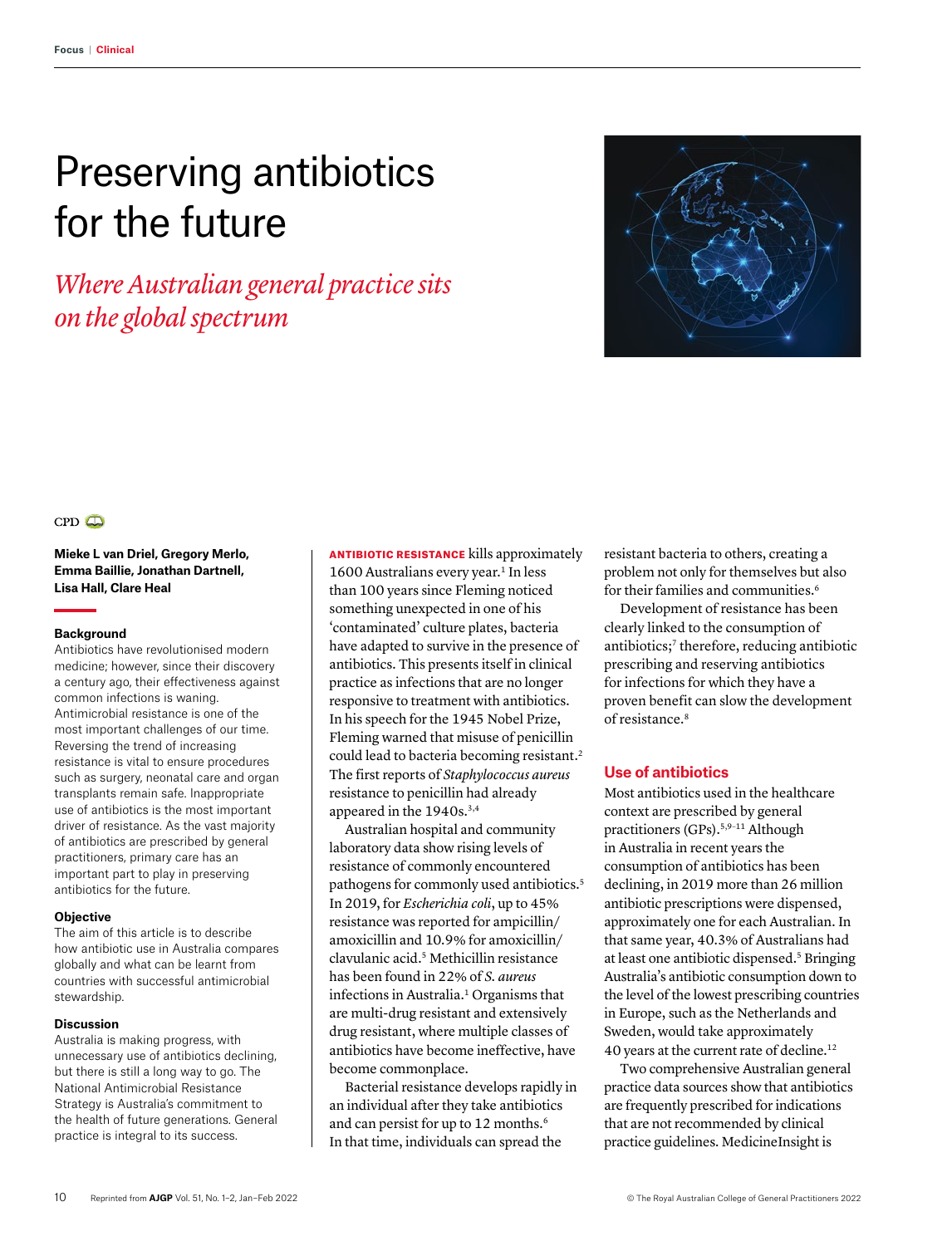a large-scale database of longitudinal de-identified electronic health records from more than 660 general practices.<sup>13</sup> The Registrar Clinical Encounters in Training (ReCEnT) database captures approximately 500,000 recordings of general practice registrars' patient encounters at different times during their training.14 Analyses from both sources show that for cough/acute bronchitis, a condition for which guidelines clearly do not recommend antibiotics,<sup>15</sup> in 2016-17 patients received an antibiotic prescription in 81.4% (MedicineInsight) and 72.2% (ReCEnT) of cases.10,16 McCullough et al calculated that for acute respiratory infections, antibiotics are prescribed at rates between four and nine times higher than those recommended by *Therapeutic Guidelines*. 17 Although many contextual factors play a part in GPs' prescribing decisions, in these cases, antibiotics are not only ineffective but are also harmful to patients. Hospitalisations for adverse effects of antibiotics are a problem worldwide,<sup>18</sup> and even a single dose of antibiotics can alter the individual's microbiome for up to a year, affecting the person's immune system and general health.19 All these factors add to the risk of harm related to inappropriate prescribing.<sup>20</sup>

## **Patient outcomes of low antibiotic prescribing rates**

It is important to retain a focus on appropriateness of prescribing to ensure safety and quality of patient care. Concerns have been raised that low antibiotic prescribing rates might come at a health cost to patients, with an increase in the risk of untreated serious infections and complications. However, evidence to date shows that this is not the case. Gulliford et al compared the incidence of serious complications of respiratory tract infections over a 10-year period in low antibiotic prescribers with high prescribers in the UK.<sup>21</sup> They concluded that low prescribing practices might see a slight increase in treatable pneumonia and peritonsillar abscesses but no increase in serious complications such as mastoiditis, empyema, bacterial meningitis and so on. Cars et al found similar results in

their Swedish prospective study between 2006 and 2016; a reduction in antibiotic prescribing did not result in more serious infections.22 Another UK study found no difference in hospitalisations between children who received antibiotics for an acute cough when compared with those who did not.<sup>23</sup> Serious complications remain rare and can also occur in those treated with antibiotics.

# **Lessons from overseas: A global perspective**

Australia has set an example of effectively containing resistance to fluoroquinolones. Restricting use in primary care as an 'authority only' medication has kept resistance for this antibiotic class low. The problem of antibiotic resistance in general is small in Australia when compared with Australia's Asia-Pacific neighbours, as many countries in the region struggle to stem the tide. For instance, in South Asia the prevalence of extended-spectrum β-lactamase-producing strains of *E. coli*, resistant to commonly used antibiotics such as penicillins and cephalosporins, may be as high as 33%.24 In a world where travel is abundant, these resistant bacteria are easily spread into Australian communities.<sup>25</sup>

Although fluoroquinolone resistance rates in Australia are also low when compared with some European countries, resistance in important gram-positive pathogens remains high.<sup>5</sup> Volume of use is a main driver of this resistance. In terms of antibiotic consumption, Australia ranks number seven of 28 countries, at more than twice the rate of the lowest prescribing countries,<sup>11</sup> such as Sweden, Denmark and the Netherlands. Unsurprisingly, these same low-prescribing countries have the lowest antimicrobial resistance rates.<sup>26</sup>

Sweden is regarded as having one of the most successful national antimicrobial stewardship programs, with a bottom-up approach with strong commitment at all levels of government. The Swedish Strategic Programme Against Antibiotic Resistance (Strama) started in 1995 in response to a rapid spread of penicillinresistant pneumococci in children.27 Over a period of 25 years, Sweden has reduced antibiotic prescriptions by nearly

50% (73% in young children) and now has one of the lowest levels of antibiotic resistance in the world, without a negative impact on patient outcomes. The power of Strama is the strong connection between local and national levels with local multidisciplinary groups comprising GPs, hospital specialists, pharmacists and public health units. They have set up a system of surveillance, ensured clear communication (to health professionals as well as the public) and developed guidelines. This enables constant monitoring, involvement, ownership and scientific rigour. Important for its success has been public engagement, and although most Swedes now agree that unnecessary use of antibiotics makes them ineffective, continued education is needed. The Swedish success story demonstrated that it may not be possible to eliminate antibiotic resistance, but it can be successfully managed.

Cultural factors have been identified as important determinants of antibiotic prescribing and use.<sup>28</sup> Prescriber training, attitudes, power structures and fear of litigation as well as patients' beliefs in medications and work ethos all have an impact on the complex environment in which antibiotics are prescribed and taken. An interesting study in Belgium and the Netherlands showed that although they share a language, Belgians and Dutch had very different views on how to manage respiratory infections. In the Netherlands (low antibiotic use), people 'ride out' the course of a cough, whereas in Belgium (high use) 'bronchitis' warrants antibiotics.29 It would be interesting to see how this translates to the multicultural society in Australia.

Easy access to antibiotics in countries where they are available over the counter, or on pharmacist advice, drives use.<sup>30,31</sup> However, self-medication also occurs where antibiotics are prescription only when pack sizes exceed the number of tablets required or repeats are automatically included.30,32

## **Antimicrobial stewardship in a post-COVID-19 world**

The COVID-19 pandemic has shown the importance of strategic and coordinated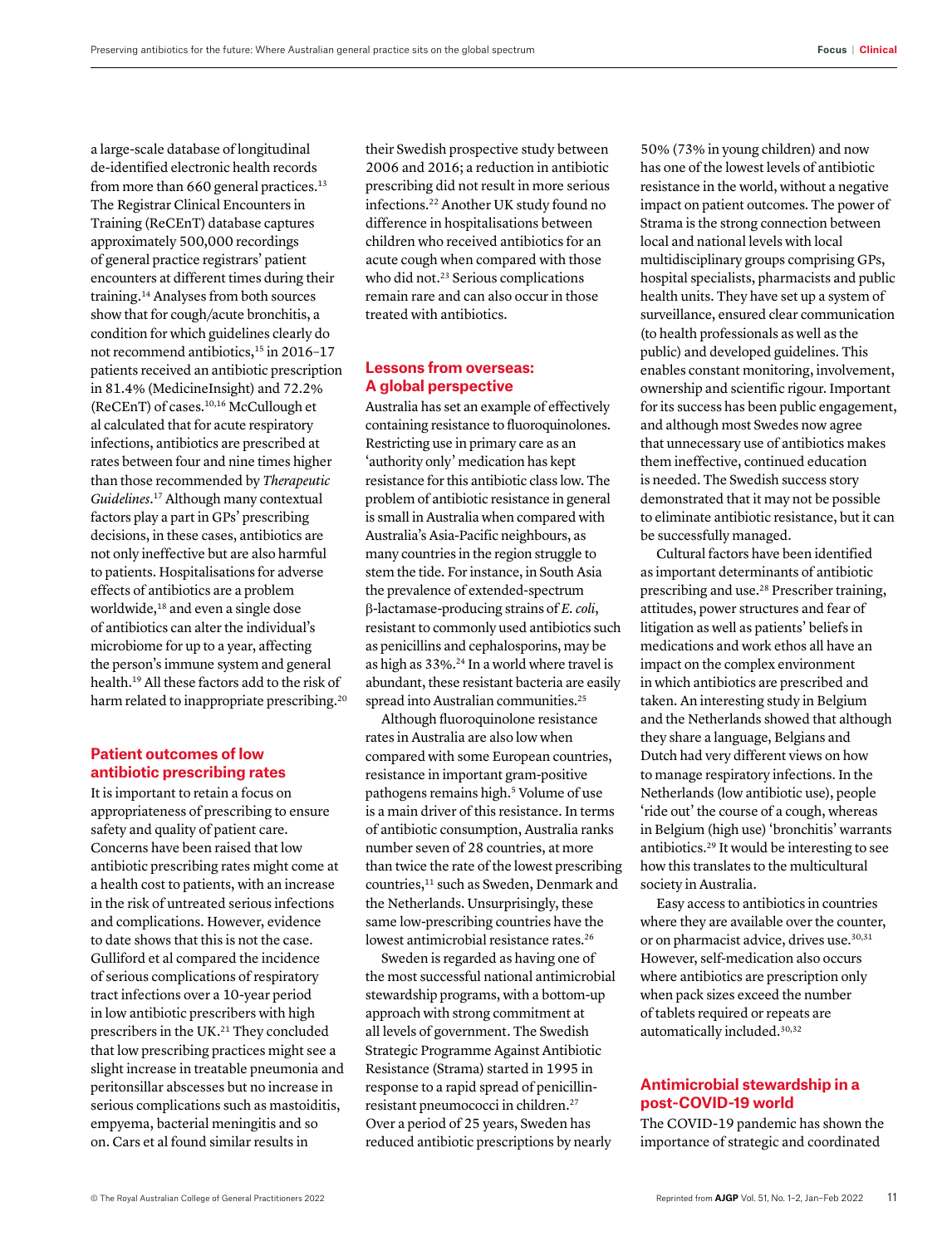efforts across governments, communities and health systems to address and mitigate the effects of infectious diseases. The Australian National Antimicrobial Resistance Strategy, first published in 2015, aligns Australia to the World Health Organization's *Global action plan on antimicrobial resistance*<sup>33</sup> and lays the foundations for Australia's own national antimicrobial stewardship.34 The strategy sets out a vision for how best to combat antimicrobial resistance with a 'one health' approach, coordinated action across all sectors in which antimicrobials are used in the country, as well as close coordination with global action, underpinned by a comprehensive surveillance strategy.

Stewardship is where the antimicrobial resistance strategy is put to the test. Antimicrobial stewardship requires sector leadership and should comprise a suite of coordinated strategies and interventions to promote the optimal use of antimicrobials tailored to patients' needs.35 Antimicrobial stewardship programs in hospitals have been shown to reduce unnecessary and inappropriate use of antimicrobials, reduce patient morbidity and mortality, and reduce bacterial resistance rates and healthcare costs.36 The Swedish experience has shown that this can include primary care. The Australian Commission of Safety and Quality in Health Care has published guidance on antimicrobial stewardship in different healthcare settings including general practice. The Royal Australian College of General Practitioners' position statement and response to the national strategy pave the way for a tailored approach for primary care. However, implementation is slow.37,38 Research to help guide and improve the effectiveness of implementation is ongoing, but funding opportunities for targeted primary care stewardship projects has been limited. If Australia is serious about preserving antibiotics for the future, slowly chipping away at antibiotic consumption is not acceptable. The Swedish experience shows that the bottom-up commitment of prescribers and consumers needs to be enhanced with top-down regulatory measures and incentives. Recent changes to the

maximum quantity and repeats for the most prescribed antibiotics are a first step.<sup>39</sup>

In a post-COVID-19 world when international travel across borders resumes, microorganisms will travel at least as easily as the people they infect. Combatting antimicrobial resistance can only work if everyone – prescribers and consumers of antibiotics, governments and the entire global community – takes part.

#### **Authors**

Mieke L van Driel MD, MSc, PhD, FRACGP, Emeritus Professor of General Practice, Primary Care Clinical Unit, Faculty of Medicine, University of Queensland, Brisbane, Qld

Gregory Merlo PhD, Post-doctoral Researcher, Primary Care Clinical Unit, Faculty of Medicine, University of Queensland, Brisbane, Qld Emma Baillie BPharm, PhD candidate, Primary Care Clinical Unit, Faculty of Medicine, University of Queensland, Brisbane, Qld

Jonathan Dartnell BPharm, PhD, Manager, Programs and Clinical Services, NPS MedicineWise, Surry Hills, NSW

Lisa Hall PhD, Associate Professor of Epidemiology, School of Public Health, Faculty of Medicine, University of Queensland, Brisbane, Qld

Clare Heal MBChB, FRACGP, PhD, Professor of General Practice, Rural Clinical School, School of Medicine and Dentistry, James Cook University, Mackay, Qld

Competing interests: CH is a member of the *Australian Journal of General Practice* Editorial Advisory Committee.

Funding: None.

Provenance and peer review: Commissioned, externally peer reviewed.

## Correspondence to:

m.vandriel@uq.edu.au

### **References**

- 1. World Health Organization. Antimicrobial resistance: Global report on surveillance. Geneva, CH: WHO, 2014.
- 2. Fleming A. Nobel lecture: Penicillin. 1945. Stockholm, SE: Nobel Prize Outreach, 2021. Available at www.nobelprize.org/nobel\_prizes/ medicine/laureates/1945/fleming-lecture.html [Accessed 23 September 2021].
- 3. Kirby WM. Extraction of a highly potent penicillin inactivator from penicillin resistant staphylococci. Science 1944;99(2579):452–53. doi: 10.1126/ science.99.2579.452.
- 4. Barber M, Rozwadowska-Dowzenko M. Infection by penicillin-resistant staphylococci. Lancet 1948;2(6530):641–44. doi: 10.1016/s0140- 6736(48)92166-7.
- 5. Australian Commission on Safety and Quality in Healthcare. AURA 2021: Fourth Australian report on antimicrobial use and resistance in human health. Sydney, NSW: ACSQH, 2021.
- 6. Costelloe C, Metcalfe C, Lovering A, Mant D, Hay AD. Effect of antibiotic prescribing in primary care on antimicrobial resistance in individual patients: Systematic review and meta-analysis. BMJ 2010;340:c2096. doi: 10.1136/bmj.c2096.
- 7. Goossens H, Ferech M, Vander Stichele R, Elseviers M; ESAC Project Group. Outpatient antibiotic use in Europe and association with resistance: A cross-national database study. Lancet 2005;365(9459):579–87. doi: 10.1016/ S0140-6736(05)17907-0.
- 8. Magin P, Davey AR, Davis J. Evidence-based strategies for better antibiotic prescribing. Aust J Gen Pract 2022;51(1–2):21–24.
- 9. Australian Commission on Safety and Quality in Healthcare. AURA 2016: First Australian report on antimicrobial use and resistance in human health. Sydney, NSW: ACSQH, 2016.
- 10. Australian Commission on Safety and Quality in Healthcare. AURA 2017: Second Australian report on antimicrobial use and resistance in human health. Sydney, NSW: ACSQH, 2017.
- 11. Australian Commission on Safety and Quality in Healthcare. AURA 2019: Third Australian report on antimicrobial use and resistance in human health. Sydney, NSW: ACSQH, 2019.
- 12. European Centre for Disease Prevention and Control. Country overview of antimicrobial consumption. Stockholm, SE: ECDC, 2019. Available at ecdc.europa.eu/en/antimicrobialconsumption/database/country-overview [Accessed 23 September 2021].
- 13. Busingye D, Gianacas C, Pollack A, et al. Data resource profile: MedicineInsight, an Australian national primary health care database. Int J Epidemiol 2019;48(6):1741–41h. doi: 10.1093/ije/ dyz147.
- 14. Morgan S, Magin PJ, Henderson KM, et al. Study protocol: The Registrar Clinical Encounters in Training (ReCEnT) study. BMC Fam Pract 2012;13:50. doi: 10.1186/1471-2296-13-50.
- 15. Expert Group for Antibiotic. Antibiotic. In: eTG complete [Internet]. West Melbourne, Vic: Therapeutic Guidelines Limited, 2019.
- 16. Magin PJ, Morgan S, Tapley A, et al. Changes in early-career family physicians' antibiotic prescribing for upper respiratory tract infection and acute bronchitis: A multicentre longitudinal study. Fam Pract 2016;33(4):360–67. doi: 10.1093/ fampra/cmw025.
- 17. McCullough AR, Pollack AJ, Plejdrup Hansen M, et al. Antibiotics for acute respiratory infections in general practice: Comparison of prescribing rates with guideline recommendations. Med J Aust 2017;207(2):65–69. doi: 10.5694/mja16.01042.
- 18. Lode H. Safety and tolerability of commonly prescribed oral antibiotics for the treatment of respiratory tract infections. Am J Med 2010;123 Suppl 4:S26–38. doi: 10.1016/j. amjmed.2010.02.004.
- 19. Bakhit M, Hoffmann T, Scott AM, Beller E, Rathbone J, Del Mar C. Resistance decay in individuals after antibiotic exposure in primary care: A systematic review and meta-analysis. BMC Med 2018;16(1):126. doi: 10.1186/s12916-018- 1109-4.
- 20. Zaura E, Brandt BW, Teixeira de Mattos MJ, et al. Same exposure but two radically different responses to antibiotics: Resilience of the salivary microbiome versus long-term microbial shifts in feces. mBio 2015;6(6):e01693–15. doi: 10.1128/ mBio.01693-15.
- 21. Gulliford MC, Moore MV, Little P, et al. Safety of reduced antibiotic prescribing for self limiting respiratory tract infections in primary care: Cohort study using electronic health records. BMJ 2016;354:i3410. doi: 10.1136/bmj.i3410.
- 22. Cars T, Eriksson I, Granath A, et al. Antibiotic use and bacterial complications following upper respiratory tract infections: A population-based